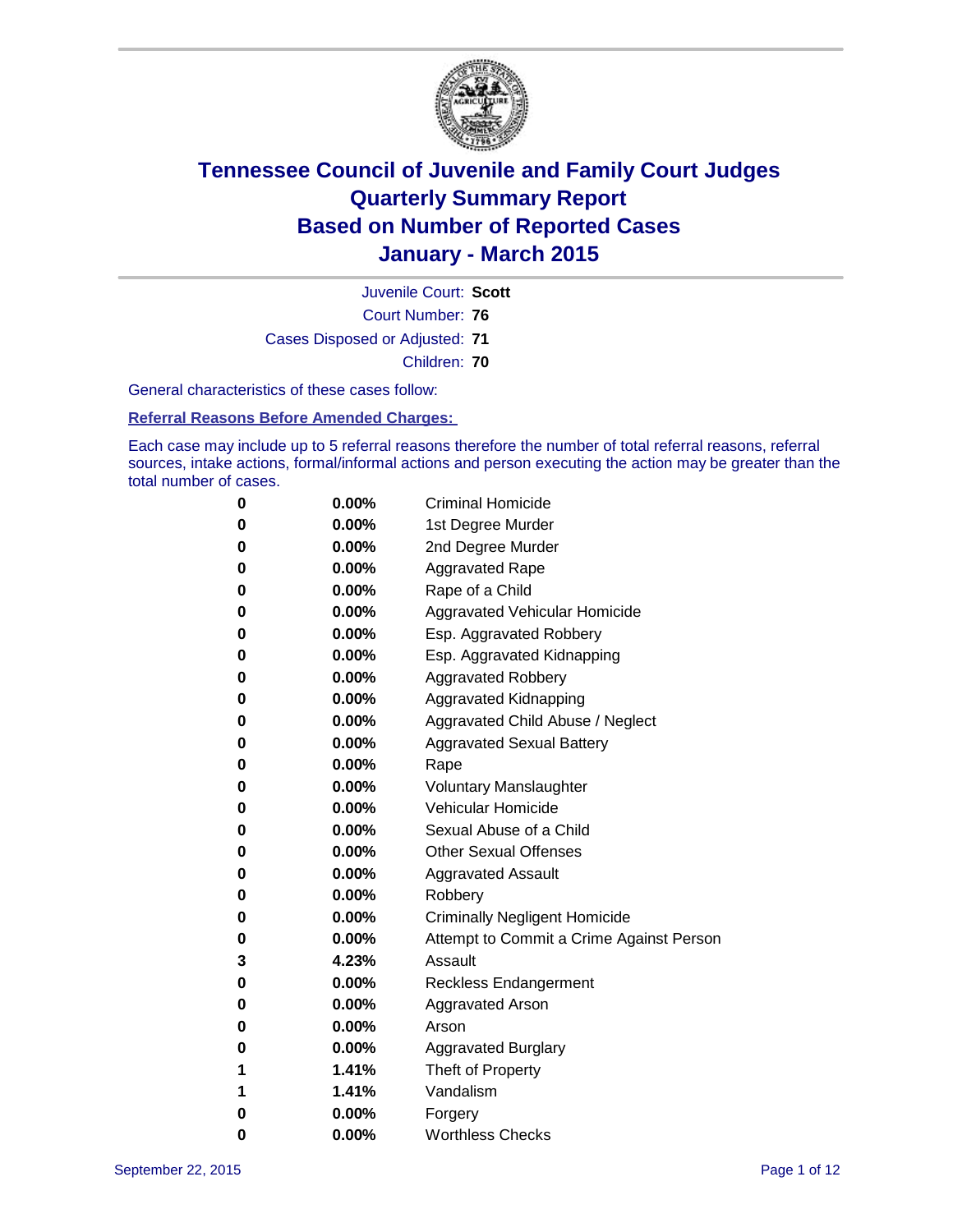

Court Number: **76** Juvenile Court: **Scott** Cases Disposed or Adjusted: **71** Children: **70**

#### **Referral Reasons Before Amended Charges:**

Each case may include up to 5 referral reasons therefore the number of total referral reasons, referral sources, intake actions, formal/informal actions and person executing the action may be greater than the total number of cases.

| 0  | 0.00%  | Illegal Possession / Fraudulent Use of Credit / Debit Cards |
|----|--------|-------------------------------------------------------------|
| 0  | 0.00%  | <b>Burglary</b>                                             |
| 0  | 0.00%  | Unauthorized Use of a Vehicle                               |
| 0  | 0.00%  | Cruelty to Animals                                          |
| 0  | 0.00%  | Sale of Controlled Substances                               |
| 0  | 0.00%  | Other Drug Offenses                                         |
| 1  | 1.41%  | <b>Possession of Controlled Substances</b>                  |
| 0  | 0.00%  | <b>Criminal Attempt</b>                                     |
| 0  | 0.00%  | Carrying Weapons on School Property                         |
| 0  | 0.00%  | Unlawful Carrying / Possession of a Weapon                  |
| 0  | 0.00%  | <b>Evading Arrest</b>                                       |
| 0  | 0.00%  | Escape                                                      |
| 1  | 1.41%  | Driving Under Influence (DUI)                               |
| 0  | 0.00%  | Possession / Consumption of Alcohol                         |
| 0  | 0.00%  | Resisting Stop, Frisk, Halt, Arrest or Search               |
| 0  | 0.00%  | <b>Aggravated Criminal Trespass</b>                         |
| 0  | 0.00%  | Harassment                                                  |
| 0  | 0.00%  | Failure to Appear                                           |
| 0  | 0.00%  | Filing a False Police Report                                |
| 0  | 0.00%  | <b>Criminal Impersonation</b>                               |
| 0  | 0.00%  | <b>Disorderly Conduct</b>                                   |
| 0  | 0.00%  | <b>Criminal Trespass</b>                                    |
| 0  | 0.00%  | <b>Public Intoxication</b>                                  |
| 0  | 0.00%  | Gambling                                                    |
| 0  | 0.00%  | <b>Traffic</b>                                              |
| 0  | 0.00%  | <b>Local Ordinances</b>                                     |
| 0  | 0.00%  | Violation of Wildlife Regulations                           |
| 0  | 0.00%  | Contempt of Court                                           |
| 1  | 1.41%  | Violation of Probation                                      |
| 0  | 0.00%  | Violation of Aftercare                                      |
| 50 | 70.42% | <b>Unruly Behavior</b>                                      |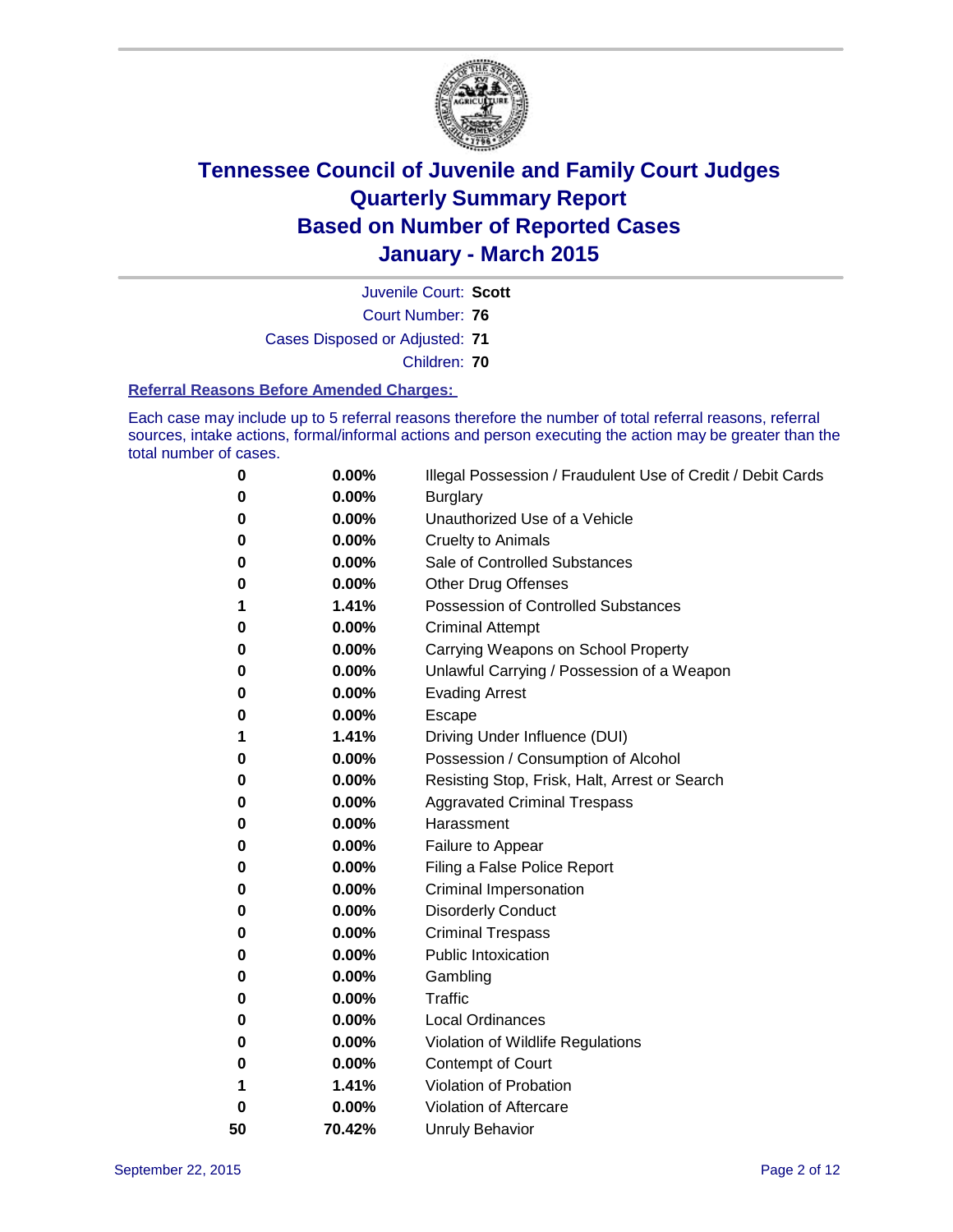

Court Number: **76** Juvenile Court: **Scott** Cases Disposed or Adjusted: **71** Children: **70**

#### **Referral Reasons Before Amended Charges:**

Each case may include up to 5 referral reasons therefore the number of total referral reasons, referral sources, intake actions, formal/informal actions and person executing the action may be greater than the total number of cases.

| 13       | 18.31%   | Truancy                               |
|----------|----------|---------------------------------------|
| 0        | 0.00%    | In-State Runaway                      |
| 0        | 0.00%    | Out-of-State Runaway                  |
| 0        | $0.00\%$ | Possession of Tobacco Products        |
| 0        | $0.00\%$ | Violation of a Valid Court Order      |
| 0        | $0.00\%$ | <b>Violation of Curfew</b>            |
| 0        | 0.00%    | Sexually Abused Child                 |
| 0        | 0.00%    | <b>Physically Abused Child</b>        |
| 0        | 0.00%    | Dependency / Neglect                  |
| 0        | 0.00%    | <b>Termination of Parental Rights</b> |
| 0        | $0.00\%$ | Violation of Pretrial Diversion       |
| 0        | 0.00%    | Violation of Informal Adjustment      |
| 0        | $0.00\%$ | <b>Judicial Review</b>                |
| 0        | $0.00\%$ | <b>Administrative Review</b>          |
| 0        | 0.00%    | <b>Foster Care Review</b>             |
| 0        | 0.00%    | Custody                               |
| 0        | $0.00\%$ | Visitation                            |
| 0        | $0.00\%$ | Paternity / Legitimation              |
| 0        | $0.00\%$ | <b>Child Support</b>                  |
| 0        | 0.00%    | <b>Request for Medical Treatment</b>  |
| 0        | 0.00%    | <b>Consent to Marry</b>               |
| $\bf{0}$ | 0.00%    | Other                                 |
| 71       | 100.00%  | <b>Total Referrals</b>                |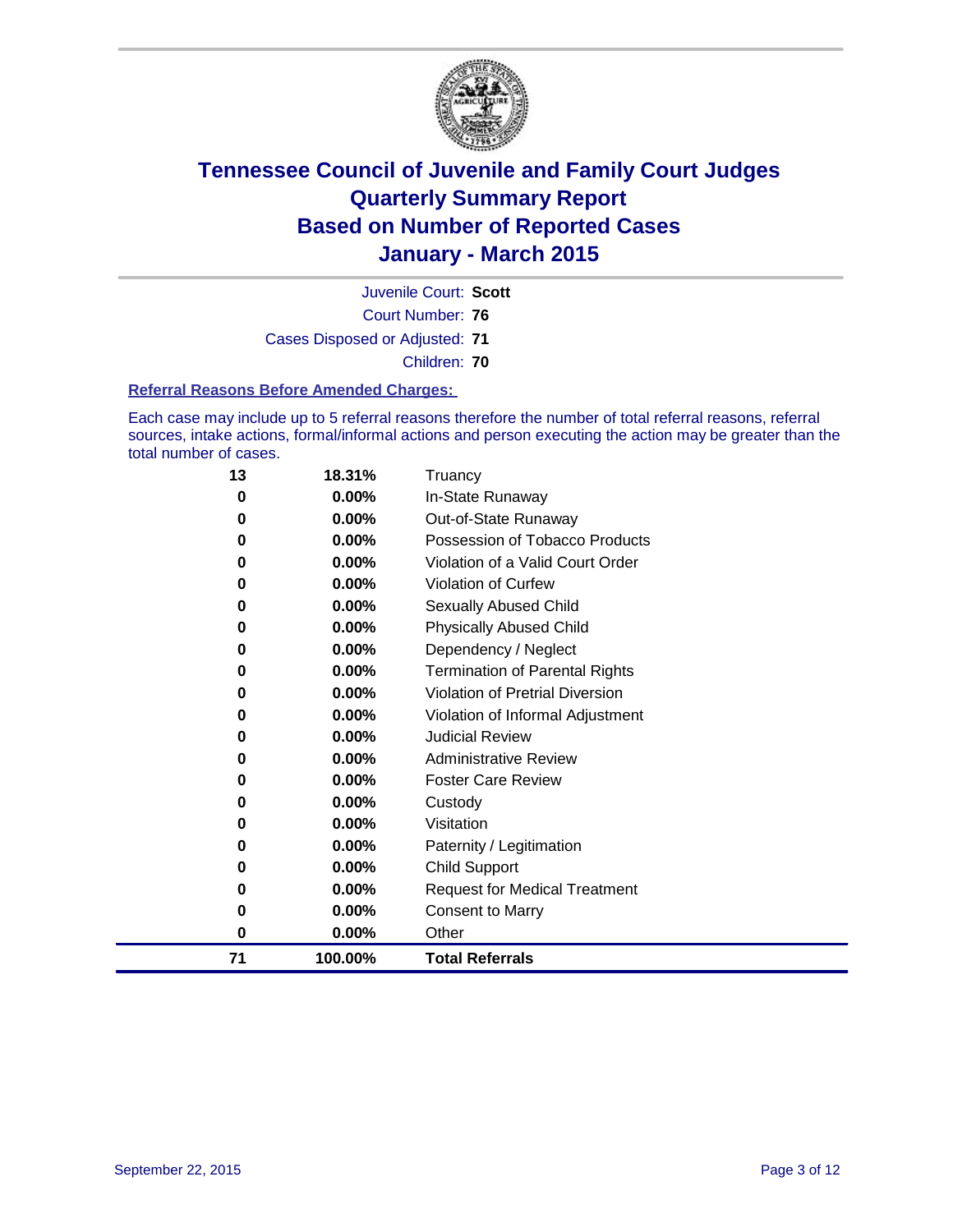

|     | Juvenile Court: Scott          |  |
|-----|--------------------------------|--|
|     | Court Number: 76               |  |
|     | Cases Disposed or Adjusted: 71 |  |
|     | Children: 70                   |  |
| . . |                                |  |

#### **Referral Sources: 1**

| 71 | 100.00%  | <b>Total Referral Sources</b>     |
|----|----------|-----------------------------------|
| 0  | $0.00\%$ | Other                             |
| 0  | $0.00\%$ | Unknown                           |
| 0  | $0.00\%$ | Hospital                          |
| 0  | 0.00%    | Child & Parent                    |
| 0  | $0.00\%$ | Victim                            |
| 0  | $0.00\%$ | <b>Other Court</b>                |
| 0  | $0.00\%$ | Social Agency                     |
| 0  | $0.00\%$ | <b>Court Staff</b>                |
| 0  | $0.00\%$ | <b>District Attorney's Office</b> |
| 0  | $0.00\%$ | <b>Other State Department</b>     |
| 0  | $0.00\%$ | <b>DCS</b>                        |
| 0  | $0.00\%$ | <b>CSA</b>                        |
| 23 | 32.39%   | School                            |
| 0  | 0.00%    | Self                              |
| 0  | $0.00\%$ | <b>Relatives</b>                  |
| 0  | $0.00\%$ | Parents                           |
| 48 | 67.61%   | Law Enforcement                   |

#### **Age of Child at Referral: 2**

| 70 | 100.00%  | <b>Total Child Count</b> |
|----|----------|--------------------------|
| 0  | $0.00\%$ | Unknown                  |
| 0  | $0.00\%$ | Ages 19 and Over         |
| 16 | 22.86%   | Ages 17 through 18       |
| 28 | 40.00%   | Ages 15 through 16       |
| 14 | 20.00%   | Ages 13 through 14       |
| 6  | 8.57%    | Ages 11 through 12       |
| 6  | 8.57%    | Ages 10 and Under        |

<sup>1</sup> If different than number of Referral Reasons (71), verify accuracy of your court's data.

One child could be counted in multiple categories, verify accuracy of your court's data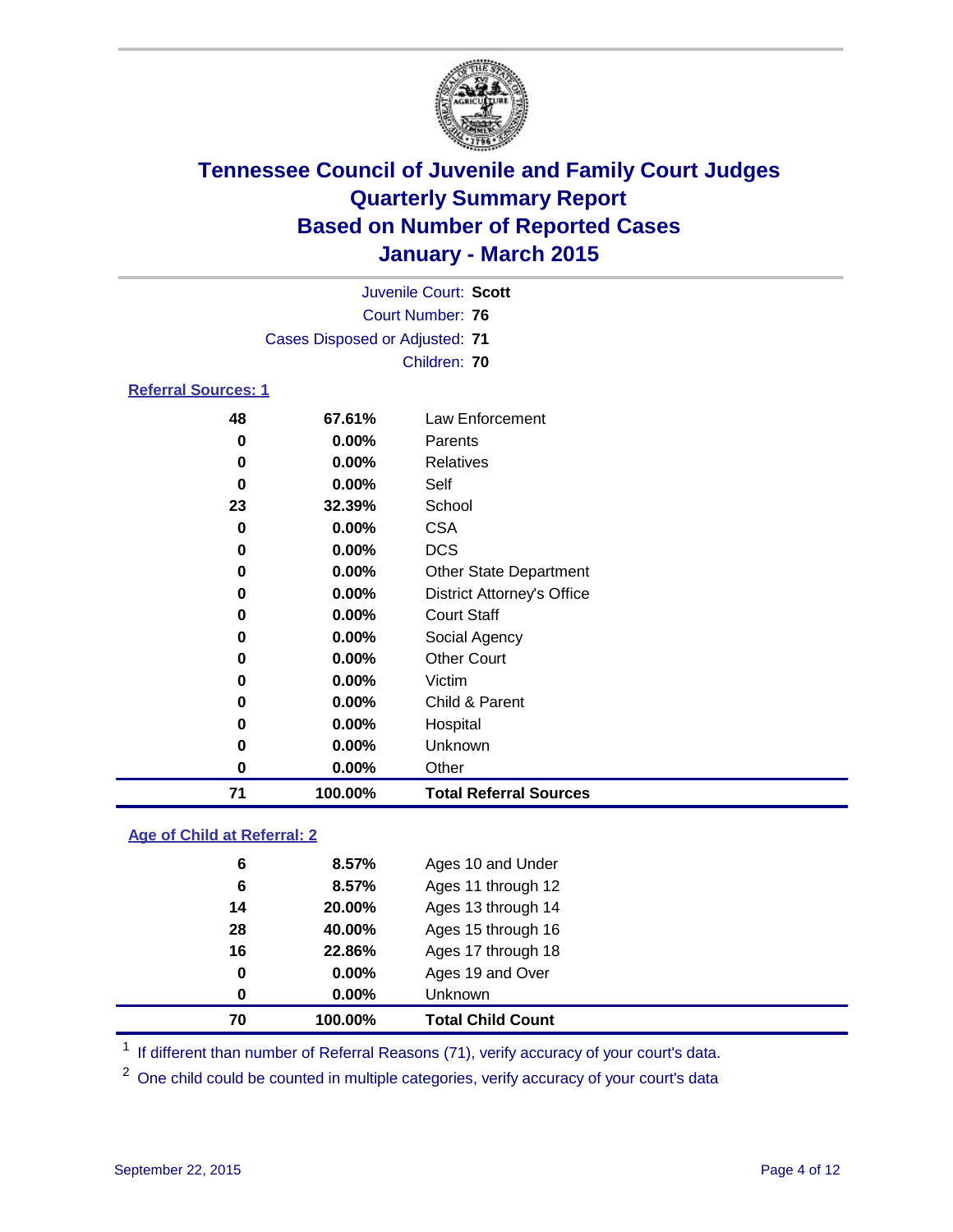

| Juvenile Court: Scott                   |                                |                          |  |  |
|-----------------------------------------|--------------------------------|--------------------------|--|--|
| <b>Court Number: 76</b>                 |                                |                          |  |  |
|                                         | Cases Disposed or Adjusted: 71 |                          |  |  |
|                                         |                                | Children: 70             |  |  |
| <b>Sex of Child: 1</b>                  |                                |                          |  |  |
| 50                                      | 71.43%                         | Male                     |  |  |
| 20                                      | 28.57%                         | Female                   |  |  |
| 0                                       | 0.00%                          | Unknown                  |  |  |
| 70                                      | 100.00%                        | <b>Total Child Count</b> |  |  |
| Race of Child: 1                        |                                |                          |  |  |
| 70                                      | 100.00%                        | White                    |  |  |
| $\bf{0}$                                | 0.00%                          | African American         |  |  |
| $\bf{0}$                                | 0.00%                          | Native American          |  |  |
| 0                                       | 0.00%                          | Asian                    |  |  |
| 0                                       | 0.00%                          | Mixed                    |  |  |
| $\mathbf 0$                             | 0.00%                          | Unknown                  |  |  |
| 70                                      | 100.00%                        | <b>Total Child Count</b> |  |  |
| <b>Hispanic Origin: 1</b>               |                                |                          |  |  |
| 1                                       | 1.43%                          | Yes                      |  |  |
| 69                                      | 98.57%                         | <b>No</b>                |  |  |
| $\mathbf 0$                             | 0.00%                          | Unknown                  |  |  |
| 70                                      | 100.00%                        | <b>Total Child Count</b> |  |  |
| <b>School Enrollment of Children: 1</b> |                                |                          |  |  |
| 70                                      | 100.00%                        | Yes                      |  |  |
| $\mathbf 0$                             | 0.00%                          | <b>No</b>                |  |  |
| 0                                       | 0.00%                          | Unknown                  |  |  |
| 70                                      | 100.00%                        | <b>Total Child Count</b> |  |  |

One child could be counted in multiple categories, verify accuracy of your court's data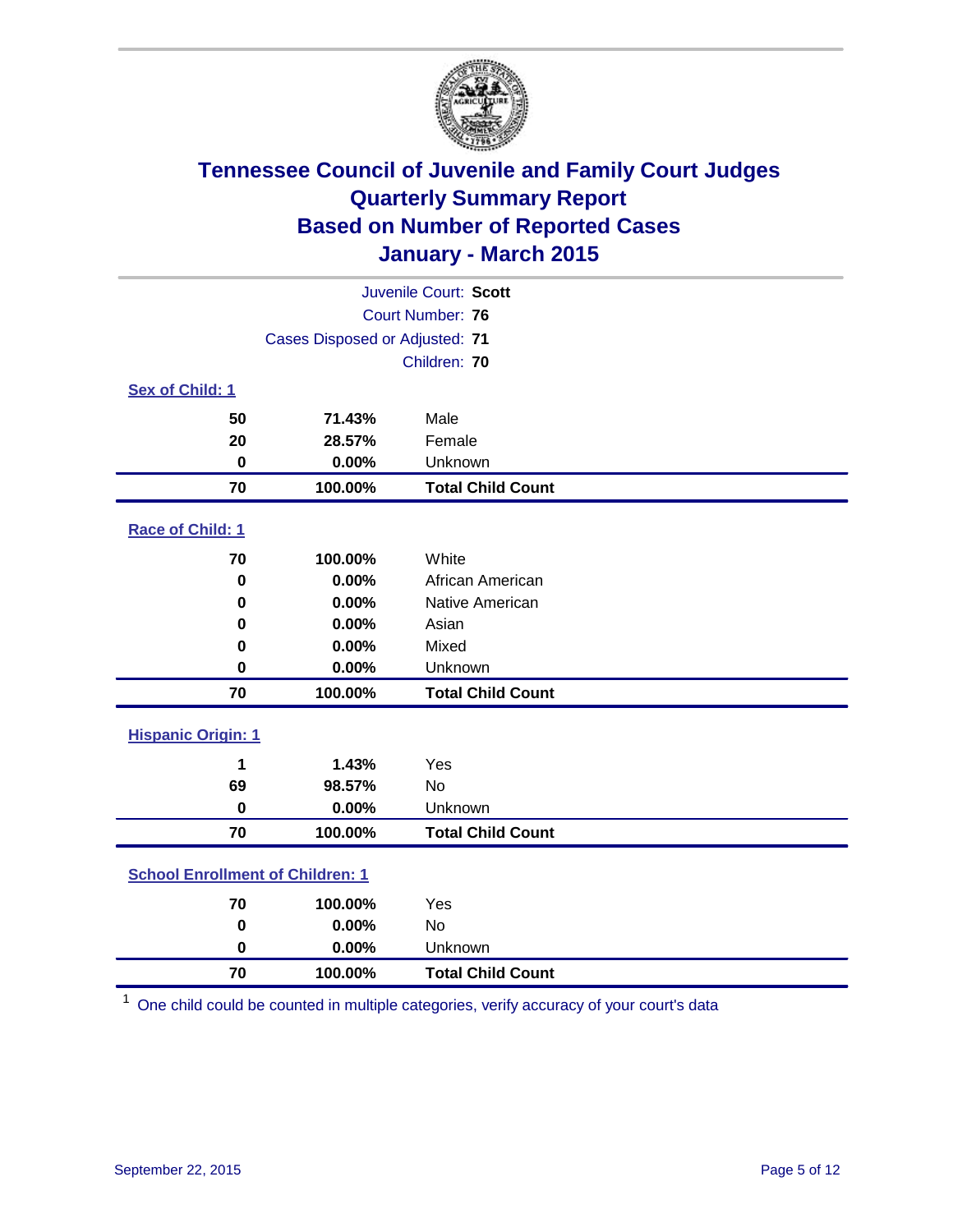

| Juvenile Court: Scott                                     |                                |                              |  |  |
|-----------------------------------------------------------|--------------------------------|------------------------------|--|--|
| Court Number: 76                                          |                                |                              |  |  |
|                                                           | Cases Disposed or Adjusted: 71 |                              |  |  |
|                                                           |                                | Children: 70                 |  |  |
| <b>Living Arrangement of Child at Time of Referral: 1</b> |                                |                              |  |  |
| 50                                                        | 71.43%                         | With Both Biological Parents |  |  |
| 1                                                         | 1.43%                          | With Father and Stepmother   |  |  |
| 10                                                        | 14.29%                         | With Mother and Stepfather   |  |  |
| 9                                                         | 12.86%                         | <b>With Mother</b>           |  |  |
| 0                                                         | $0.00\%$                       | <b>With Father</b>           |  |  |
| 0                                                         | $0.00\%$                       | <b>With Relatives</b>        |  |  |
| 0                                                         | $0.00\%$                       | With Adoptive Parents        |  |  |
| 0                                                         | $0.00\%$                       | With Foster Family           |  |  |
| 0                                                         | $0.00\%$                       | In a Group Home              |  |  |
| 0                                                         | $0.00\%$                       | In a Residential Center      |  |  |
| 0                                                         | $0.00\%$                       | In an Institution            |  |  |
| 0                                                         | $0.00\%$                       | Independent                  |  |  |
| 0                                                         | $0.00\%$                       | Unknown                      |  |  |
| 0                                                         | $0.00\%$                       | Other                        |  |  |
| 70                                                        | 100.00%                        | <b>Total Child Count</b>     |  |  |
| <b>Type of Detention: 2</b>                               |                                |                              |  |  |
| 71                                                        | 100 00%                        | Non-Secure Placement         |  |  |

| 71 | 100.00%  | <b>Total Detention Count</b> |
|----|----------|------------------------------|
| 0  | $0.00\%$ | Other                        |
| 0  | $0.00\%$ | Does Not Apply               |
| 0  | $0.00\%$ | <b>Unknown</b>               |
| 0  | $0.00\%$ | <b>Psychiatric Hospital</b>  |
| 0  | $0.00\%$ | Jail - No Separation         |
| 0  | 0.00%    | Jail - Partial Separation    |
| 0  | $0.00\%$ | Jail - Complete Separation   |
| 0  | $0.00\%$ | Juvenile Detention Facility  |
| 71 | 100.00%  | Non-Secure Placement         |

<sup>1</sup> One child could be counted in multiple categories, verify accuracy of your court's data

If different than number of Cases (71) verify accuracy of your court's data.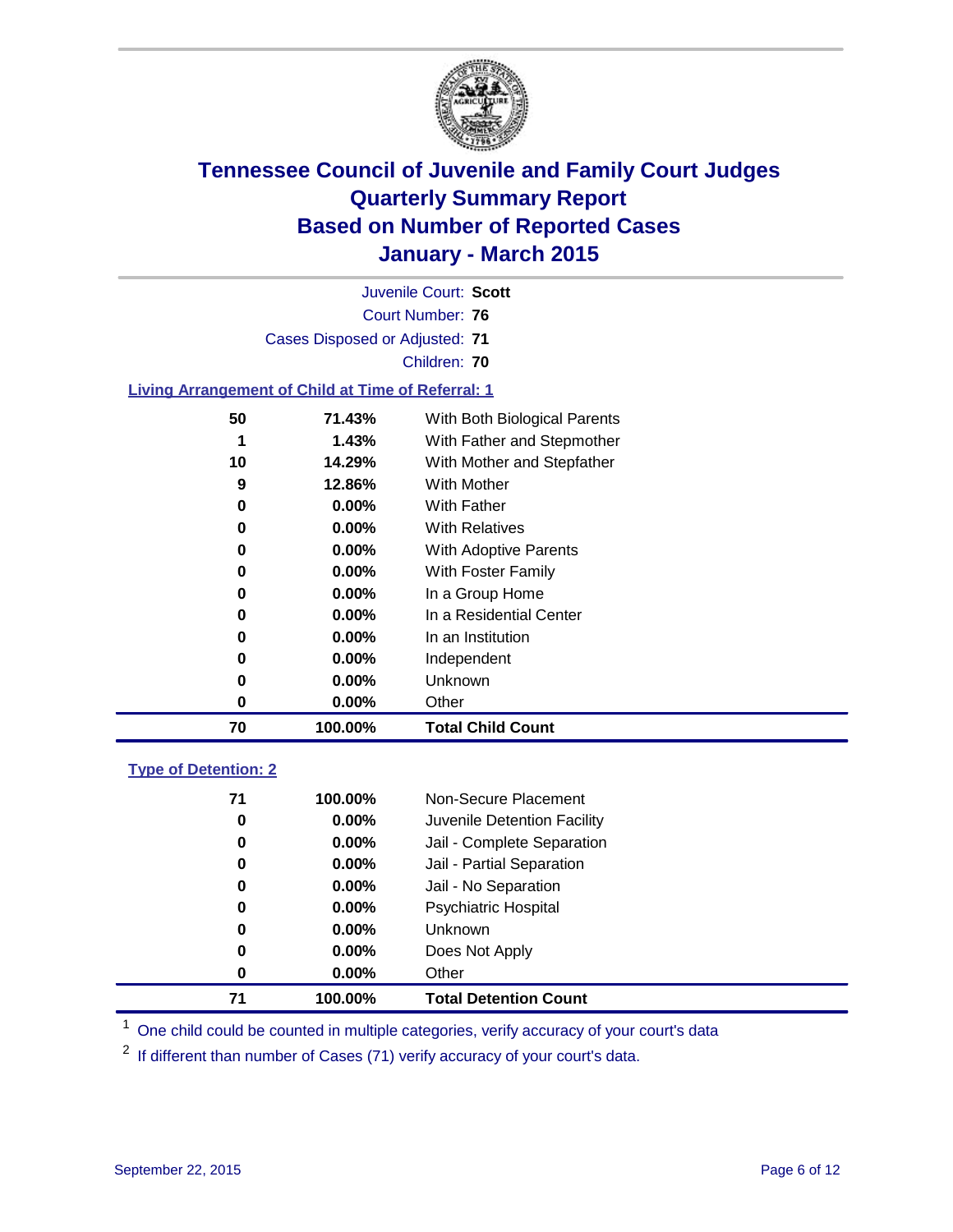

|                                                    | Juvenile Court: Scott          |                                      |  |  |
|----------------------------------------------------|--------------------------------|--------------------------------------|--|--|
|                                                    | <b>Court Number: 76</b>        |                                      |  |  |
|                                                    | Cases Disposed or Adjusted: 71 |                                      |  |  |
|                                                    |                                | Children: 70                         |  |  |
| <b>Placement After Secure Detention Hearing: 1</b> |                                |                                      |  |  |
| 71                                                 | 100.00%                        | Returned to Prior Living Arrangement |  |  |
| 0                                                  | 0.00%                          | Juvenile Detention Facility          |  |  |
| 0                                                  | 0.00%                          | Jail                                 |  |  |
| 0                                                  | 0.00%                          | Shelter / Group Home                 |  |  |
| 0                                                  | 0.00%                          | <b>Foster Family Home</b>            |  |  |
| 0                                                  | 0.00%                          | <b>Psychiatric Hospital</b>          |  |  |
| 0                                                  | 0.00%                          | Unknown                              |  |  |
| 0                                                  | 0.00%                          | Does Not Apply                       |  |  |
| 0                                                  | 0.00%                          | Other                                |  |  |
| 71                                                 | 100.00%                        | <b>Total Placement Count</b>         |  |  |
| <b>Intake Actions: 2</b>                           |                                |                                      |  |  |
| 71                                                 | 100.00%                        | <b>Petition Filed</b>                |  |  |
| 0                                                  | 0.00%                          | <b>Motion Filed</b>                  |  |  |
| 0                                                  | 0.00%                          | <b>Citation Processed</b>            |  |  |
| $\bf{0}$                                           | 0.00%                          | Notification of Paternity Processed  |  |  |
| 0                                                  | 0.00%                          | Scheduling of Judicial Review        |  |  |
| 0                                                  | 0.00%                          | Scheduling of Administrative Review  |  |  |
| 0                                                  | 0.00%                          | Scheduling of Foster Care Review     |  |  |
| 0                                                  | 0.00%                          | Unknown                              |  |  |
| 0                                                  | 0.00%                          | Does Not Apply                       |  |  |
| 0                                                  | 0.00%                          | Other                                |  |  |
| 71                                                 | 100.00%                        | <b>Total Intake Count</b>            |  |  |

<sup>1</sup> If different than number of Cases (71) verify accuracy of your court's data.

<sup>2</sup> If different than number of Referral Reasons (71), verify accuracy of your court's data.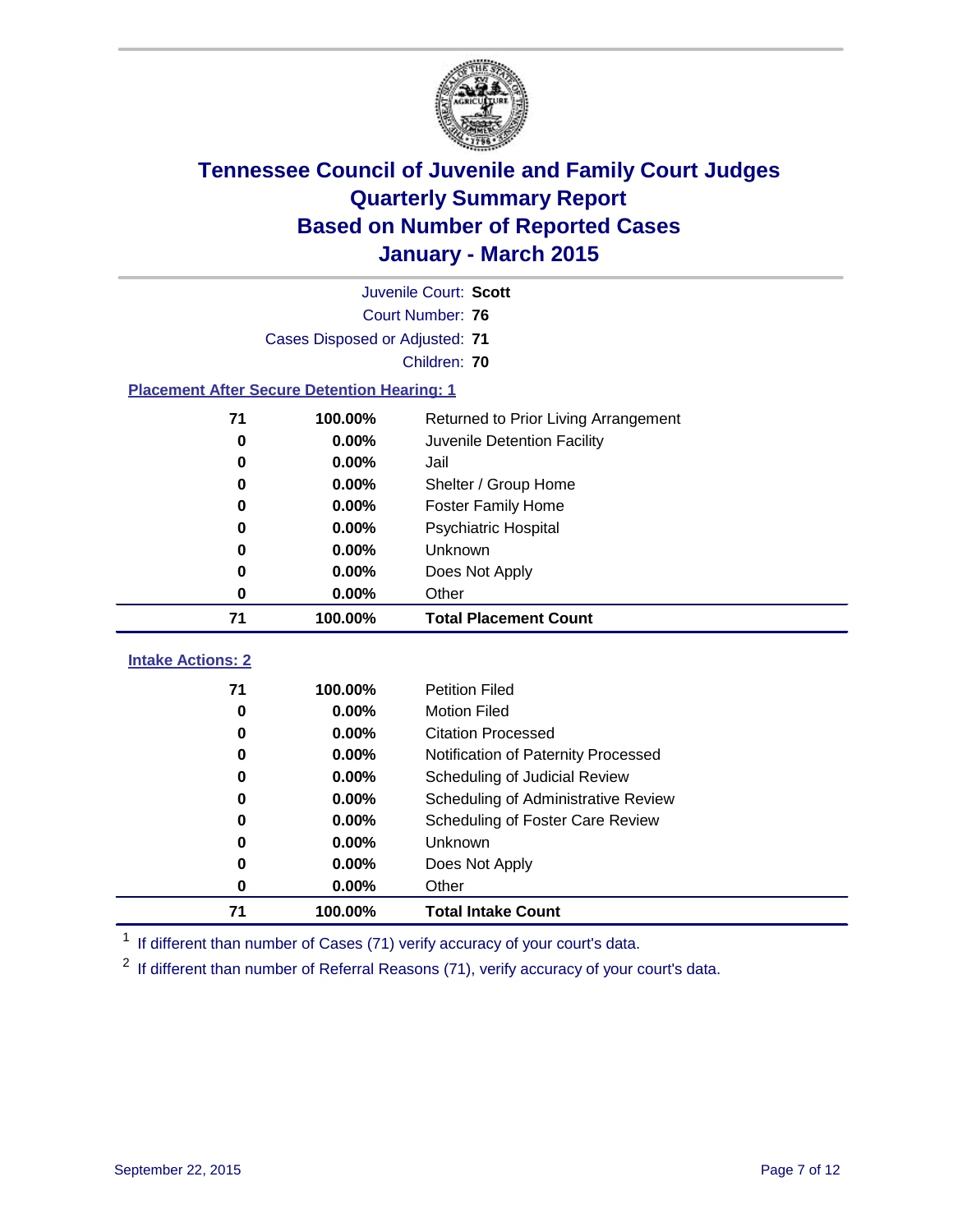

Court Number: **76** Juvenile Court: **Scott** Cases Disposed or Adjusted: **71** Children: **70**

#### **Last Grade Completed by Child: 1**

| 70     | 100.00%        | <b>Total Child Count</b> |
|--------|----------------|--------------------------|
| 0      | 0.00%          | Other                    |
| 0      | 0.00%          | Unknown                  |
| 0      | 0.00%          | Never Attended School    |
| 0      | 0.00%          | Graduated                |
| 0      | 0.00%          | <b>GED</b>               |
| 0      | 0.00%          | Non-Graded Special Ed    |
| 0      | 0.00%          | 12th Grade               |
| 25     | 35.71%         | 11th Grade               |
| 13     | 18.57%         | 10th Grade               |
| 0      | 0.00%          | 9th Grade                |
| 4      | 5.71%          | 9th Grade                |
| 0      | 0.00%          | 8th Grade                |
| 10     | 14.29%         | 8th Grade                |
| 0      | 0.00%          | 7th Grade                |
| 4      | 5.71%          | 7th Grade                |
| 0      | 0.00%          | 6th Grade                |
| 5      | 7.14%          | 6th Grade                |
| 0      | 0.00%          | 5th Grade                |
| 3      | 4.29%          | 5th Grade                |
| 0      | 0.00%          | 4th Grade                |
| 0      | 0.00%          | 4th Grade                |
| 0      | 0.00%          | 3rd Grade                |
| 0<br>0 | 0.00%<br>0.00% | 2nd Grade<br>3rd Grade   |
| 3      | 4.29%          |                          |
| 0      | 0.00%          | 1st Grade<br>2nd Grade   |
| 2      | 2.86%          | 1st Grade                |
| 1      | 1.43%          | Kindergarten             |
| 0      | 0.00%          | Preschool                |
| 0      | 0.00%          | Too Young for School     |
|        |                |                          |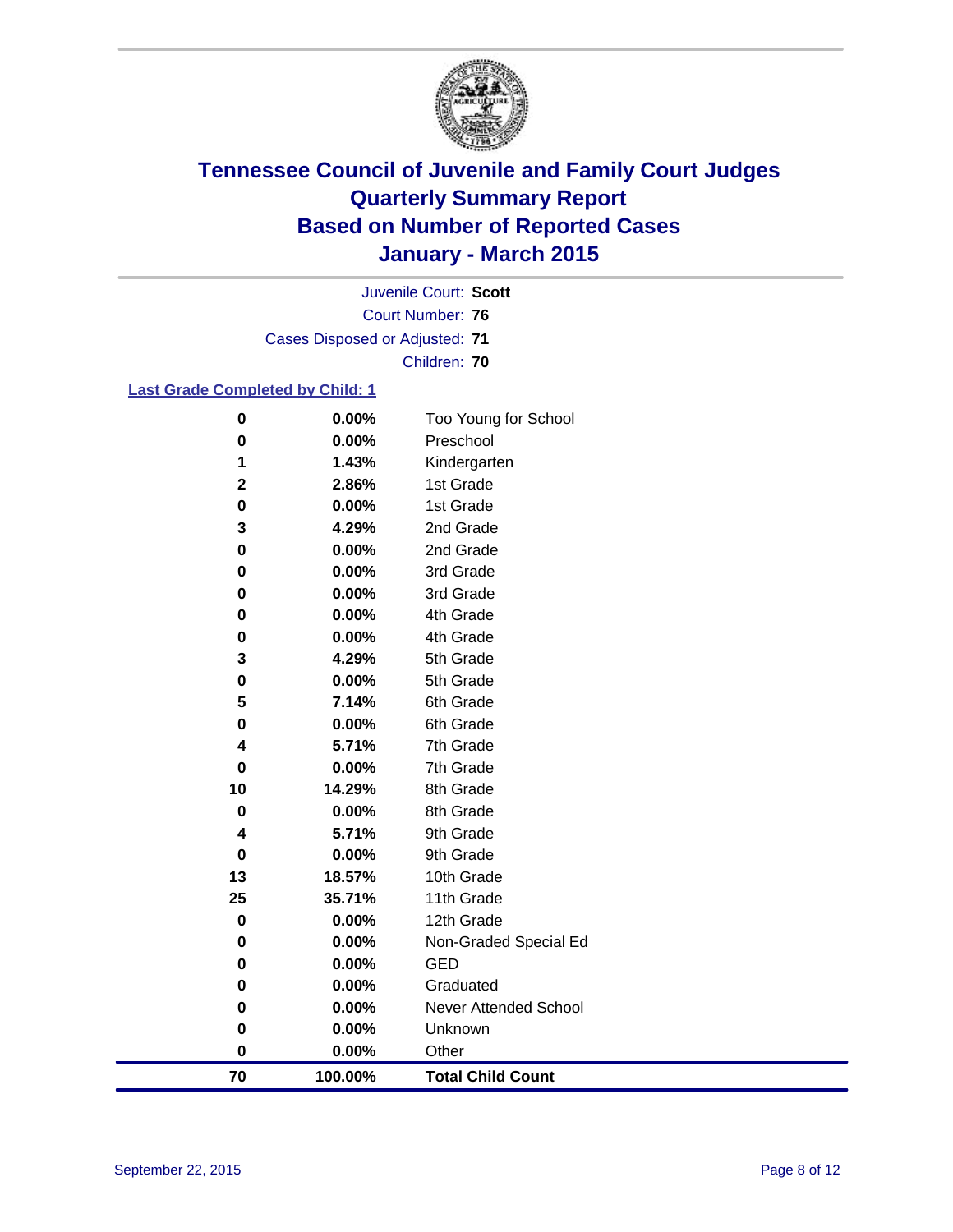

|                                         |                                | Juvenile Court: Scott                                                                               |
|-----------------------------------------|--------------------------------|-----------------------------------------------------------------------------------------------------|
|                                         |                                | Court Number: 76                                                                                    |
|                                         | Cases Disposed or Adjusted: 71 |                                                                                                     |
|                                         |                                | Children: 70                                                                                        |
| <b>Enrolled in Special Education: 1</b> |                                |                                                                                                     |
| 1                                       | 1.43%                          | Yes                                                                                                 |
| 69                                      | 98.57%                         | No                                                                                                  |
| 0                                       | $0.00\%$                       | Unknown                                                                                             |
| 70                                      | 100.00%                        | <b>Total Child Count</b>                                                                            |
|                                         |                                | $\frac{1}{2}$ One obild equid be counted in multiple estegation verify conveny of your courtle data |

<sup>1</sup> One child could be counted in multiple categories, verify accuracy of your court's data

|--|

| 71 | 100.00%  | Judge                     |
|----|----------|---------------------------|
| 0  | 0.00%    | Magistrate                |
| 0  | $0.00\%$ | <b>YSO</b>                |
| 0  | $0.00\%$ | Other                     |
| 0  | $0.00\%$ | Unknown                   |
| 71 | 100.00%  | <b>Total Action Count</b> |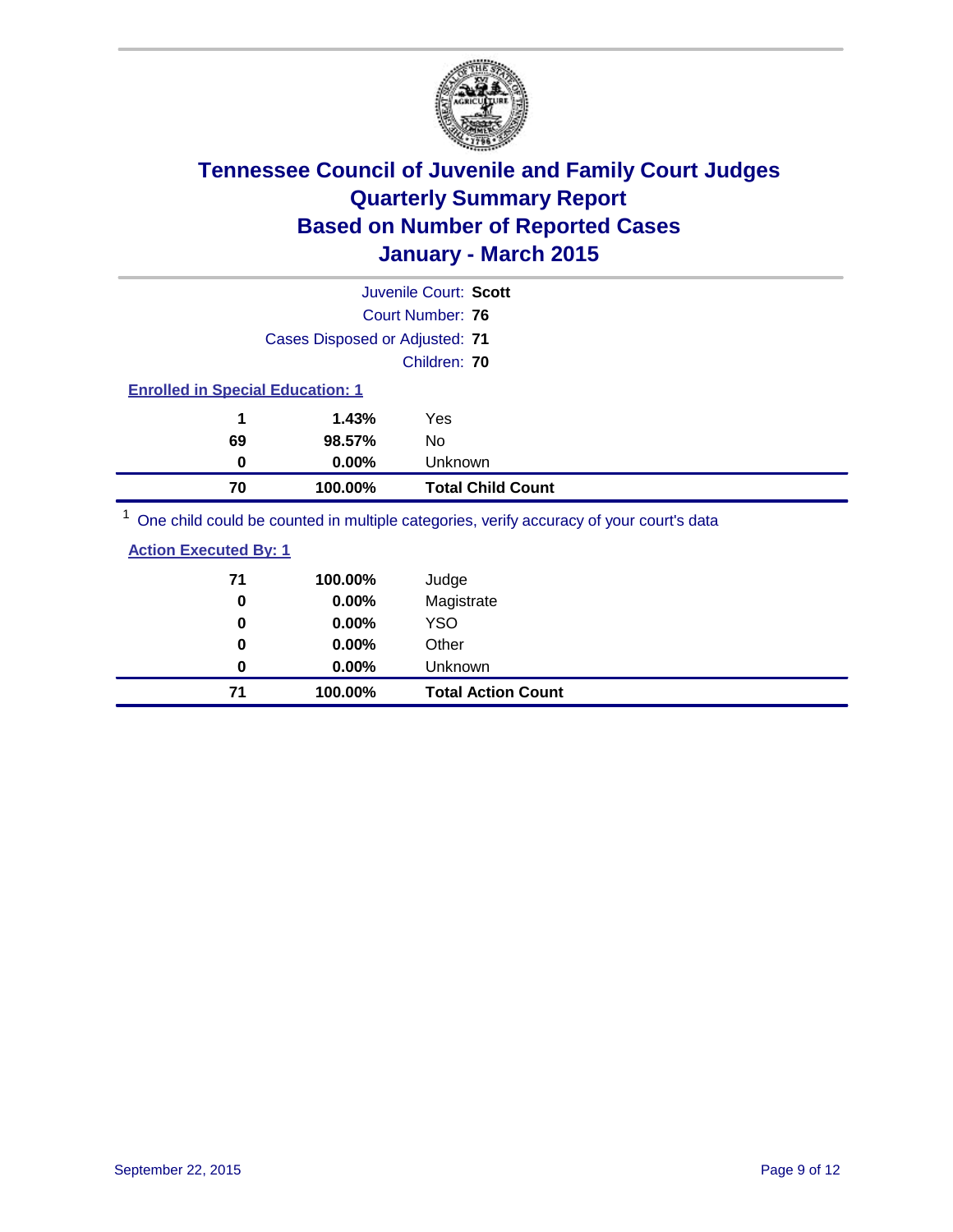

Court Number: **76** Juvenile Court: **Scott** Cases Disposed or Adjusted: **71** Children: **70**

#### **Formal / Informal Actions: 1**

| 0  | $0.00\%$ | Dismissed                                        |
|----|----------|--------------------------------------------------|
| 0  | $0.00\%$ | Retired / Nolle Prosequi                         |
| 12 | 16.90%   | <b>Complaint Substantiated Delinquent</b>        |
|    | 1.41%    | <b>Complaint Substantiated Status Offender</b>   |
| 0  | $0.00\%$ | <b>Complaint Substantiated Dependent/Neglect</b> |
| 0  | $0.00\%$ | <b>Complaint Substantiated Abused</b>            |
| 0  | $0.00\%$ | <b>Complaint Substantiated Mentally III</b>      |
| 0  | $0.00\%$ | Informal Adjustment                              |
| 0  | $0.00\%$ | <b>Pretrial Diversion</b>                        |
| 0  | $0.00\%$ | <b>Transfer to Adult Court Hearing</b>           |
| 0  | $0.00\%$ | Charges Cleared by Transfer to Adult Court       |
| 0  | $0.00\%$ | Special Proceeding                               |
| 0  | $0.00\%$ | <b>Review Concluded</b>                          |
| 58 | 81.69%   | Case Held Open                                   |
| 0  | $0.00\%$ | Other                                            |
| 0  | $0.00\%$ | Unknown                                          |
| 71 | 100.00%  | <b>Total Action Count</b>                        |

<sup>1</sup> If different than number of Referral Reasons (71), verify accuracy of your court's data.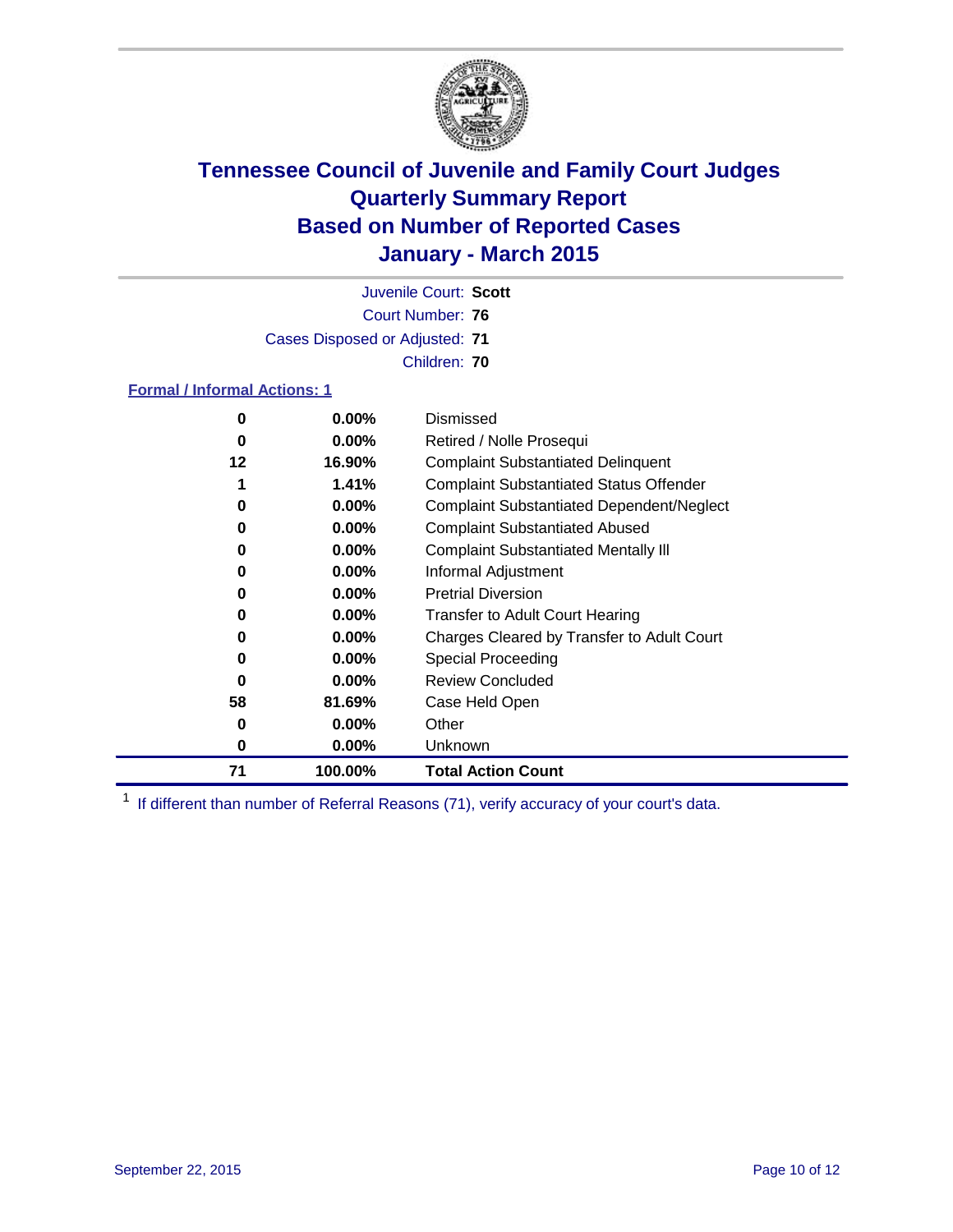

|                       |                                | Juvenile Court: Scott                                 |
|-----------------------|--------------------------------|-------------------------------------------------------|
|                       |                                | <b>Court Number: 76</b>                               |
|                       | Cases Disposed or Adjusted: 71 |                                                       |
|                       |                                | Children: 70                                          |
| <b>Case Outcomes:</b> |                                | There can be multiple outcomes for one child or case. |
| 0                     | 0.00%                          | <b>Case Dismissed</b>                                 |
| 0                     | 0.00%                          | Case Retired or Nolle Prosequi                        |
| 0                     | 0.00%                          | Warned / Counseled                                    |
| 59                    | 83.10%                         | Held Open For Review                                  |
| 0                     | 0.00%                          | Supervision / Probation to Juvenile Court             |
| 0                     | 0.00%                          | <b>Probation to Parents</b>                           |
| 0                     | 0.00%                          | Referral to Another Entity for Supervision / Service  |
| 0                     | 0.00%                          | Referred for Mental Health Counseling                 |
| 0                     | 0.00%                          | Referred for Alcohol and Drug Counseling              |
| 0                     | 0.00%                          | Referred to Alternative School                        |
| 0                     | 0.00%                          | Referred to Private Child Agency                      |
| 0                     | 0.00%                          | Referred to Defensive Driving School                  |
| 0                     | 0.00%                          | Referred to Alcohol Safety School                     |
| 0                     | 0.00%                          | Referred to Juvenile Court Education-Based Program    |
| 0                     | 0.00%                          | Driver's License Held Informally                      |
| 0                     | 0.00%                          | <b>Voluntary Placement with DMHMR</b>                 |
| 0                     | 0.00%                          | <b>Private Mental Health Placement</b>                |
| 0                     | 0.00%                          | Private MR Placement                                  |
| 0                     | 0.00%                          | Placement with City/County Agency/Facility            |
| 0                     | 0.00%                          | Placement with Relative / Other Individual            |
| 12                    | 16.90%                         | Fine                                                  |
| 0                     | 0.00%                          | <b>Public Service</b>                                 |
| 0                     | 0.00%                          | Restitution                                           |
| 0                     | 0.00%                          | <b>Runaway Returned</b>                               |
| 0                     | 0.00%                          | No Contact Order                                      |
| 0                     | 0.00%                          | Injunction Other than No Contact Order                |
| 0                     | 0.00%                          | <b>House Arrest</b>                                   |
| 0                     | 0.00%                          | <b>Court Defined Curfew</b>                           |
| 0                     | 0.00%                          | Dismissed from Informal Adjustment                    |
| 0                     | 0.00%                          | <b>Dismissed from Pretrial Diversion</b>              |
| 0                     | 0.00%                          | Released from Probation                               |
| 0                     | 0.00%                          | <b>Transferred to Adult Court</b>                     |
| 0                     | 0.00%                          | <b>DMHMR Involuntary Commitment</b>                   |
| 0                     | $0.00\%$                       | <b>DCS Commitment - Determinate</b>                   |